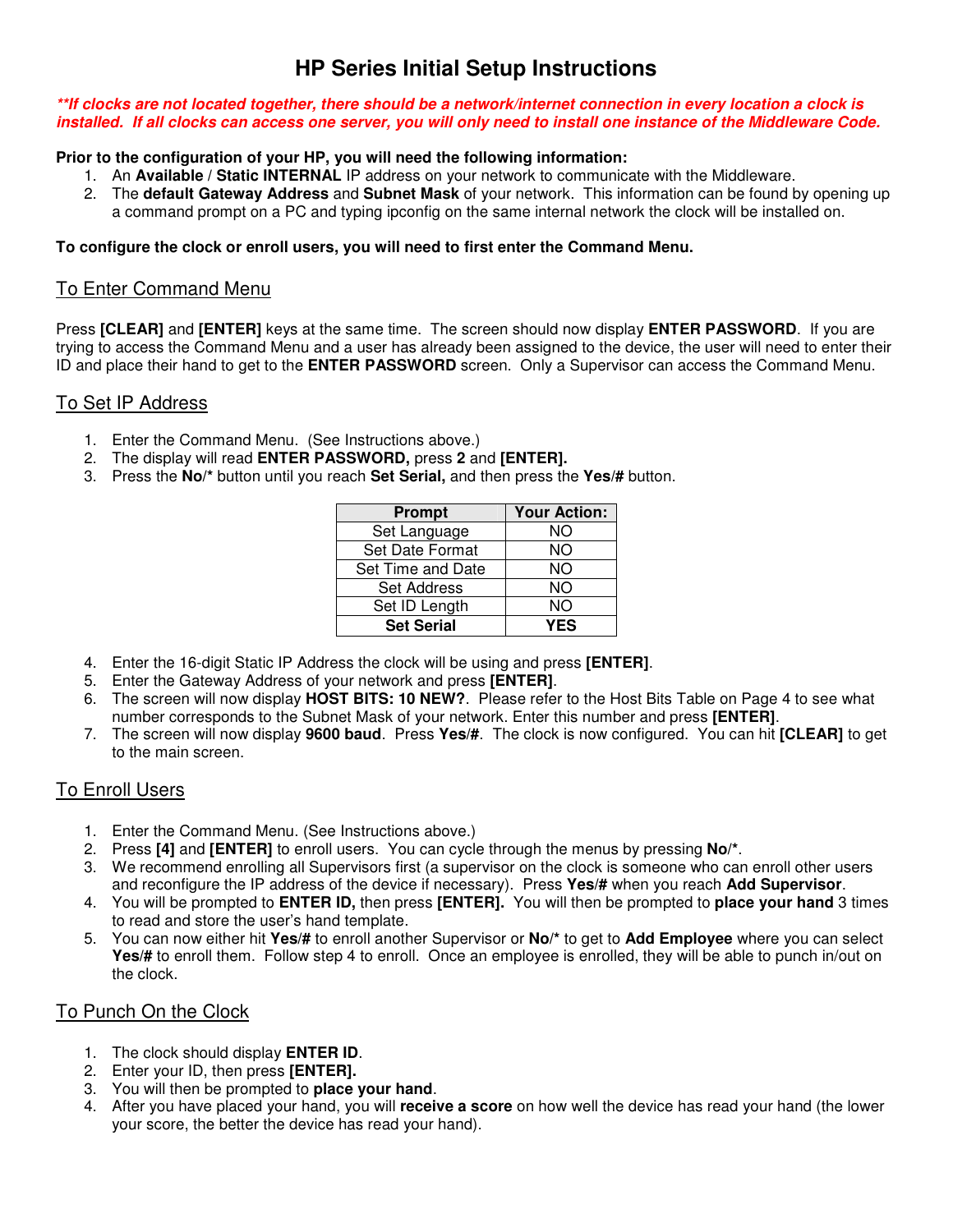#### **\*\*Job costing and entering money/tips are only available for the HP3000 and HP4000.**

## To Job Cost at One Level

- 1. You will see the **ENTER ID** display. Press #, enter your ID, then press **[ENTER].**
- 2. You will then be prompted for a **Department/Job number**. Enter the appropriate number and press **[ENTER].**
- 3. You will then be prompted to **place your hand**.

### To Job Cost at Multiple Levels

- 1. Press the **F1** key.
- 2. You will see the **ENTER ID** display. Enter your ID, then press **[ENTER].**
- 3. You will then be prompted for each **Department/Job number**. Enter the appropriate number(s) and press **[ENTER].**
- 4. You will then be prompted to **place your hand**.

## To Enter Money / Tips

- 1. Press the **F2** key.
- 2. You will see the **ENTER ID** display. Enter your ID, then press **[ENTER].**
- 3. You will then be prompted to enter a **dollar amount**. Enter the appropriate amount and press **[ENTER].**
- 4. You will then be prompted to **place your hand**.

#### To Cold Boot Device (Reset/Restart clock settings)

- 1. Remove the jumper for the backup battery by lifting it up slowly over the 2 metal prongs. This jumper is a small black piece of plastic located next to the Ethernet connection.
- 2. On the back of your device, you should see the **Reset Button** (small white button). Hold down the **Reset Button** and unplug the power supply.
- 3. Continue to hold the **Reset Button** down, and plug the power supply back in.
- 4. You will see 2 options on the display:
	- a. **1. Setup**  select if you would like to erase the configuration of the device.
	- b. **9**. **All**  select if you would like to erase the configuration and user accounts on the device.

# To Special Enroll a User

The Special Enroll command allows a user to be enrolled so that the ID number is the primary criteria for determining access. A hand read is required, but is not verified against any stored identification data. This is primarily used for someone with a missing finger, injured hand, etc.

- 1. Enter the Command Menu. (See Instructions above.)
- 2. Press **[5]** and **[ENTER].** Then press **Yes/#** to enroll users.
- 3. You will see the **ENTER ID** display. Enter your ID, then press **[ENTER].** The user will now be able to enter their ID and place their hand to punch on the device.

#### To Enable Schedule Restriction at the clock

#### **\*\*The HP devices can only handle 60 Schedules sent to them. For example, if an employee works 8a – 4p on Monday, Wednesday & Friday and works 10a – 6p on Tuesday & Thursday. This would count as (2) schedules being sent to the clock.**

The HP devices can restrict employees from punching IN before their scheduled start time and punching OUT after their scheduled end time. You will need to have Schedules setup within the company and assigned to the employees. You will also need to enable the Require Manager Override checkbox within the Timesheet Profile for the employees (not available in Bulk Hours Timesheet profile).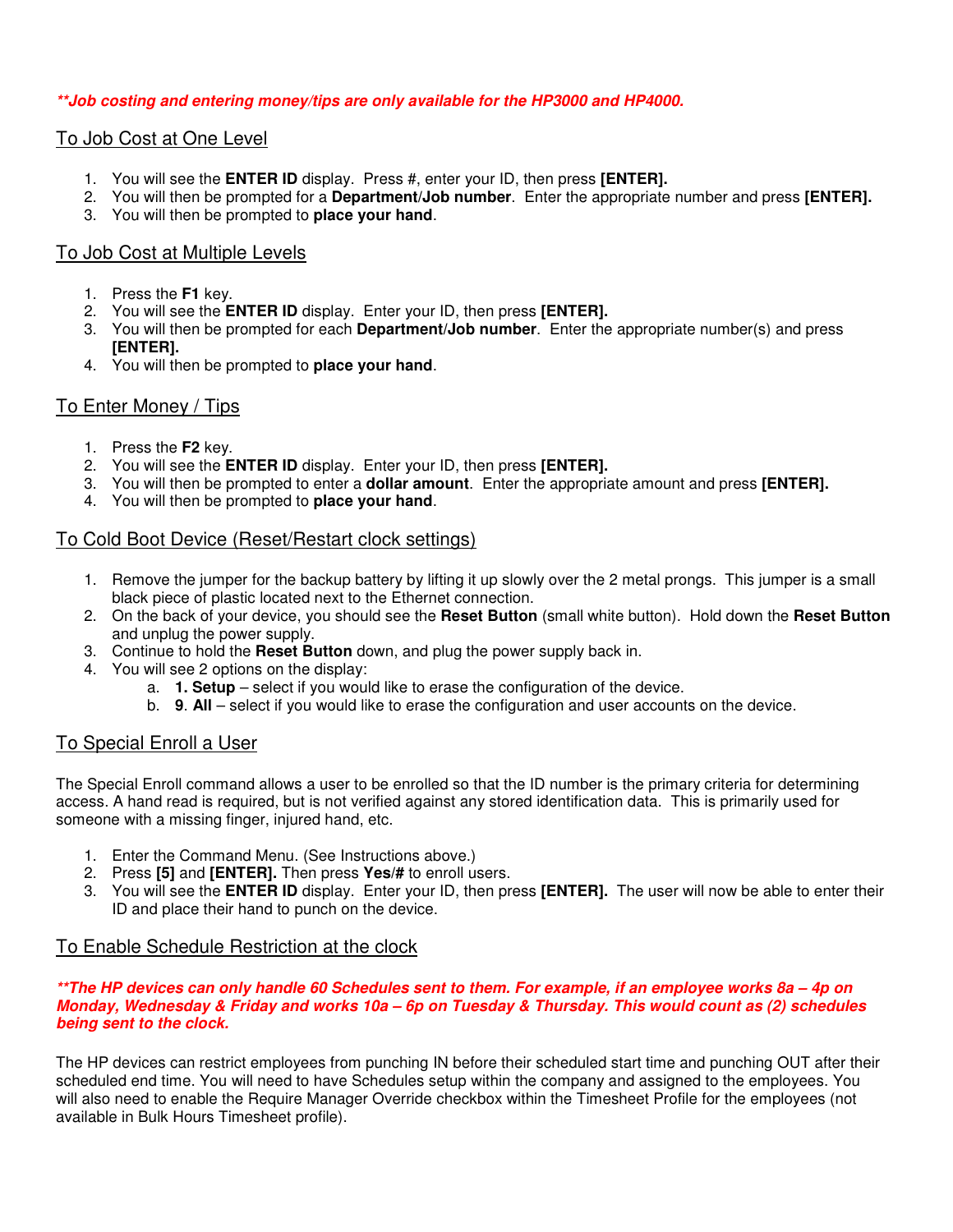#### **\*\* Please contact an Application Specialist if you have any questions on how to setup Schedules in the system or enable the Require Manager Override in the Timesheet Profile.**

- 1. Within the Middleware Settings, enable the checkbox for Check Schedules.
- 2. Save the Settings.

#### Changing a User's Security

A user's security can be changed within their Edit Employee Information screen. When logged into the company, go to My Employees > Employee Information and click the Employee Information icon (person and pencil). Under the Hardware Settings box, you will see a drop down box next to Authority that lists the different security levels. Please see the following description for each security level to determine the user's accessibility on the clock:

**None** - access to simply punch in/out as a regular employee.

**Service** - access to the Service menu within the back menu of the clock - for Calibrating the camera and changing the Status display.

**Setup** - access to the Setup menu within the back menu of the clock and above menu - for Network Configuration. **Management** - access to the Management menu within the back menu of the clock and above menus - Supervisor Override for punching and restrictions.

**Enrollment** - access to the Enrollment menu within the back menu of the clock and above menus - ability to enroll / delete users.

**Security** - access to the Security menu within the back menu of the clock and above menus - ability to add a special enroll.

#### Turning on the Battery Backup

The battery backup, which comes with all of the HP devices and is built into the back of the device, will keep the device running if there is a power outage. The HP uses an internal switching regulator to obtain internal operational power. It accepts input voltages from 12 to 24 VDC or 12 to 24 VAC at 50 to 60 Hz. The design of the internal power supply is such that any range of the above input voltages may be used and still provide proper battery charge voltage and battery backup operation. A switch-over to battery power is automatic and occurs when the input voltage falls to approximately 10.5 volts. At that time the internal battery charger is disabled to save power and uninterrupted operation continues on battery power. When input power is restored, the HP switches off of battery operation and the battery charger is reenabled to recharge the battery. Battery charge voltage is set at approximately 13.65 volts, and battery charge current is limited to approximately 50 mA. A fully discharged battery requires approximately 12 hours of charge to fully recover. Additional options installed and specific configurations within the HP make it difficult to predict precisely how long battery support will last, but in general, two hours of battery operation can be expected. While operating on battery backup due to loss of main input power, the battery output voltage is constantly monitored by internal circuitry. If the battery voltage reaches approximately 9.5 volts the HP automatically shuts down. This is done to prevent full exhaustion of the battery. A yellow indicator on the top panel illuminates to indicate that the HP is running off of battery power. This indicator extinguishes when main input power is restored. As for any electronic device, we recommend plugging the device into a surge protector.

- 1. To turn on the battery backup, you will need to look for a small, black plastic piece in the back of the clock that is connected to one prong of a two prong jack. You will see J7 printed on the board in front of the prongs.
- 2. The battery backup is turned on by placing the plastic jumper on top of both prongs to close the circuit.